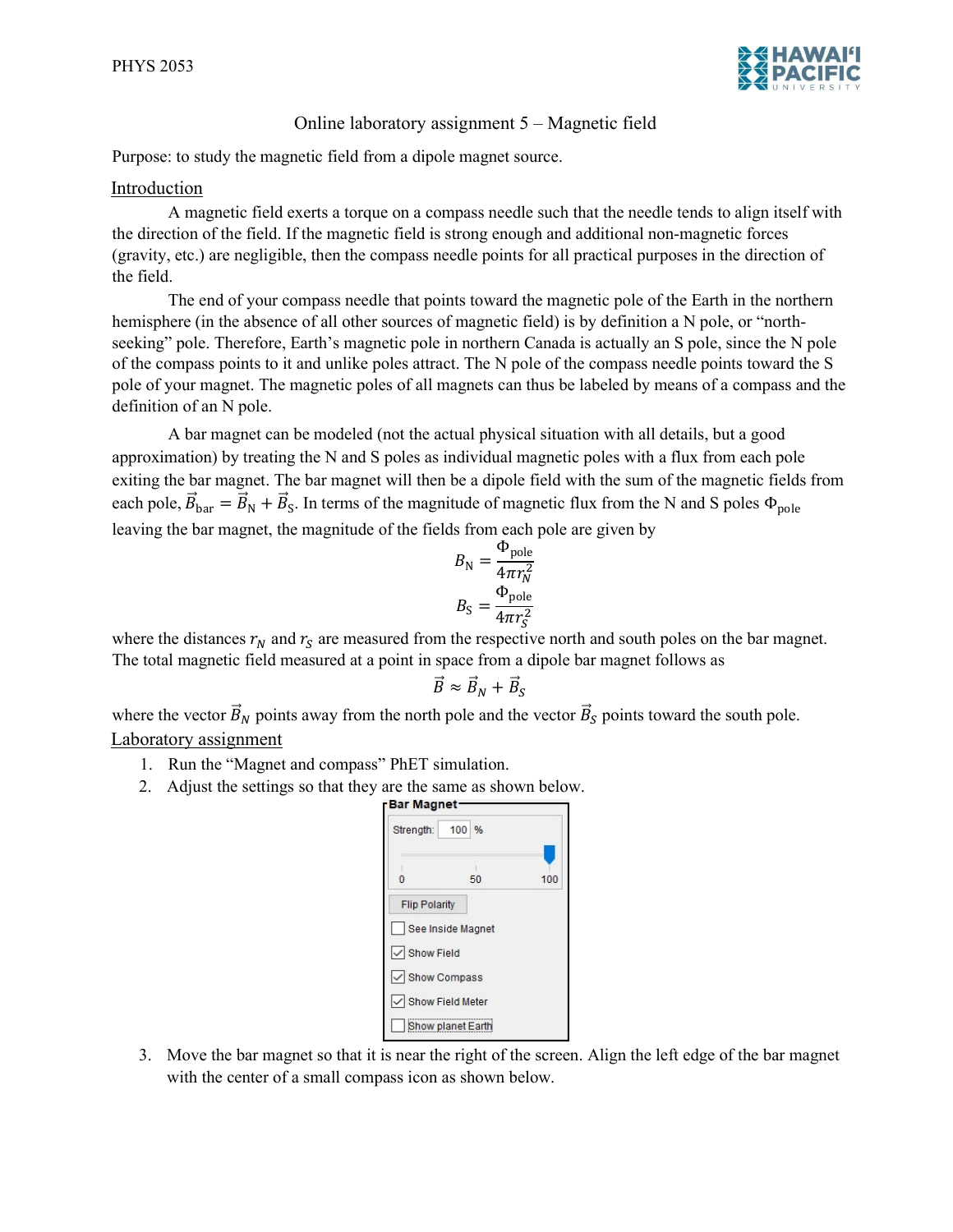



4. The compass icons are laid out in a square grid pattern. The distance between adjacent compass icons is 1 cm.



- 5. Estimate the length of the bar magnet to the nearest centimeter.
- 6. Use the "Field Meter" to measure the magnetic field one centimeter to the left of the magnet's south pole as shown below. If measured horizontally away from the center of the bar magnet, then the y-component will be zero. Place the value of the  $x$ -component in Table I.

 $L =$ 



7. Continue to measure outwards to the left of the bar magnet in steps of centimeters. Fill in the rest of the x-component values for the B-field in Table I.



Table I: Magnetic field outside of a bar magnet.

| $\sim$<br>'cm                  |  |  |  |  |
|--------------------------------|--|--|--|--|
| $\mathbf{D}_{\mathbf{v}}$<br>~ |  |  |  |  |

- 8. The distance from the center of the bar magnet to the point at which the field was measured at the edge of the south pole is given by  $|\vec{r}| = |\vec{r}_s + \frac{\vec{l}}{2}|$  $\frac{\bar{L}}{2}$  =  $r_S + \frac{L}{2}$  $\frac{1}{2}$ .
- 9. Plot the data from Table I in the below graph.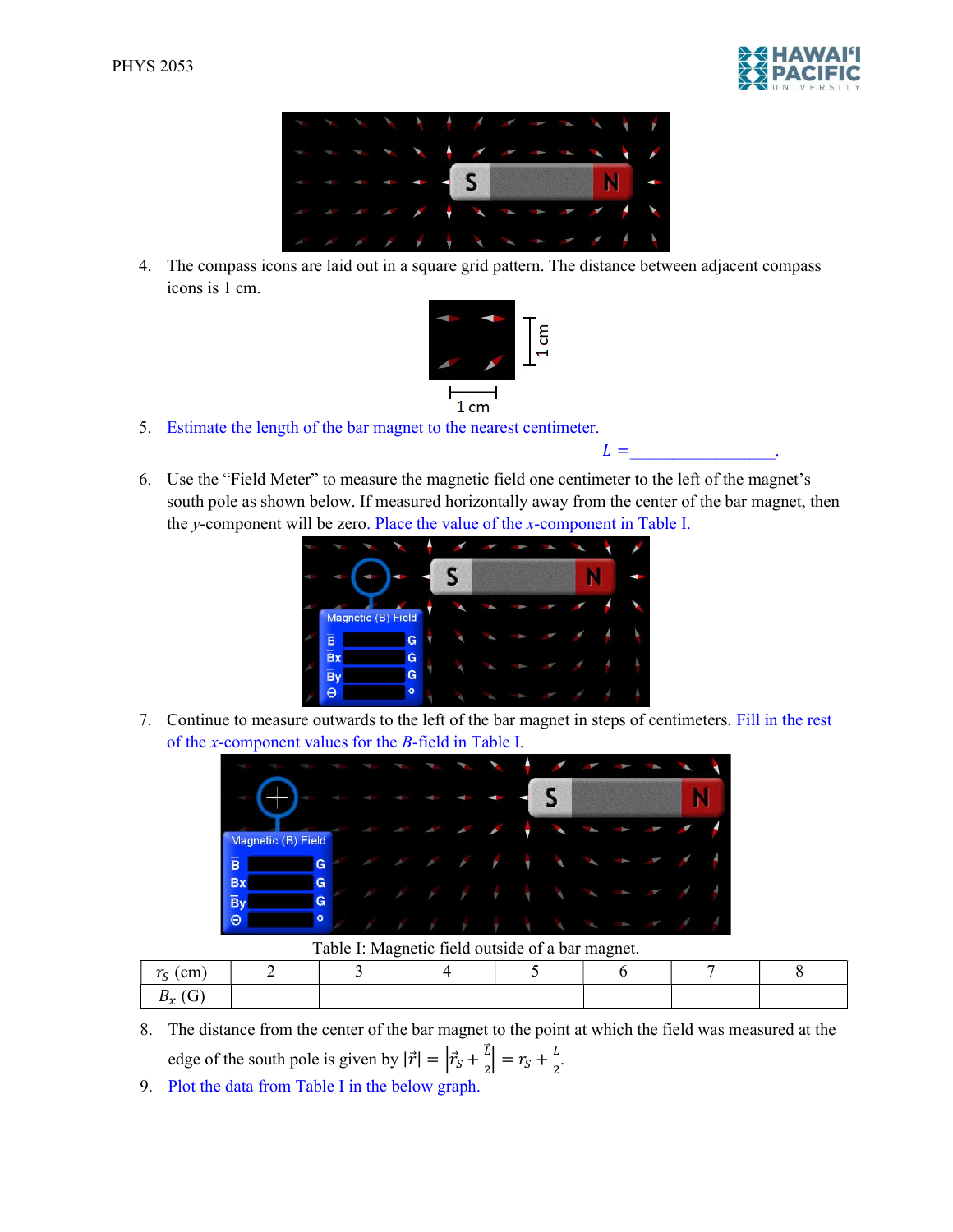



10. What type of curve is the above graph (linear, quadratic, exponential, inverse squared, etc.)?

Type of curve:

- 11. Knowing that  $10^5$  G = 1 T, convert the x-component of the magnetic field from Gauss to Tesla.
- 12. We also from our measurement and magnet geometry that  $|\vec{r}_N| = |\vec{r}_S + \vec{L}| = r_S + L$ . Plot the data